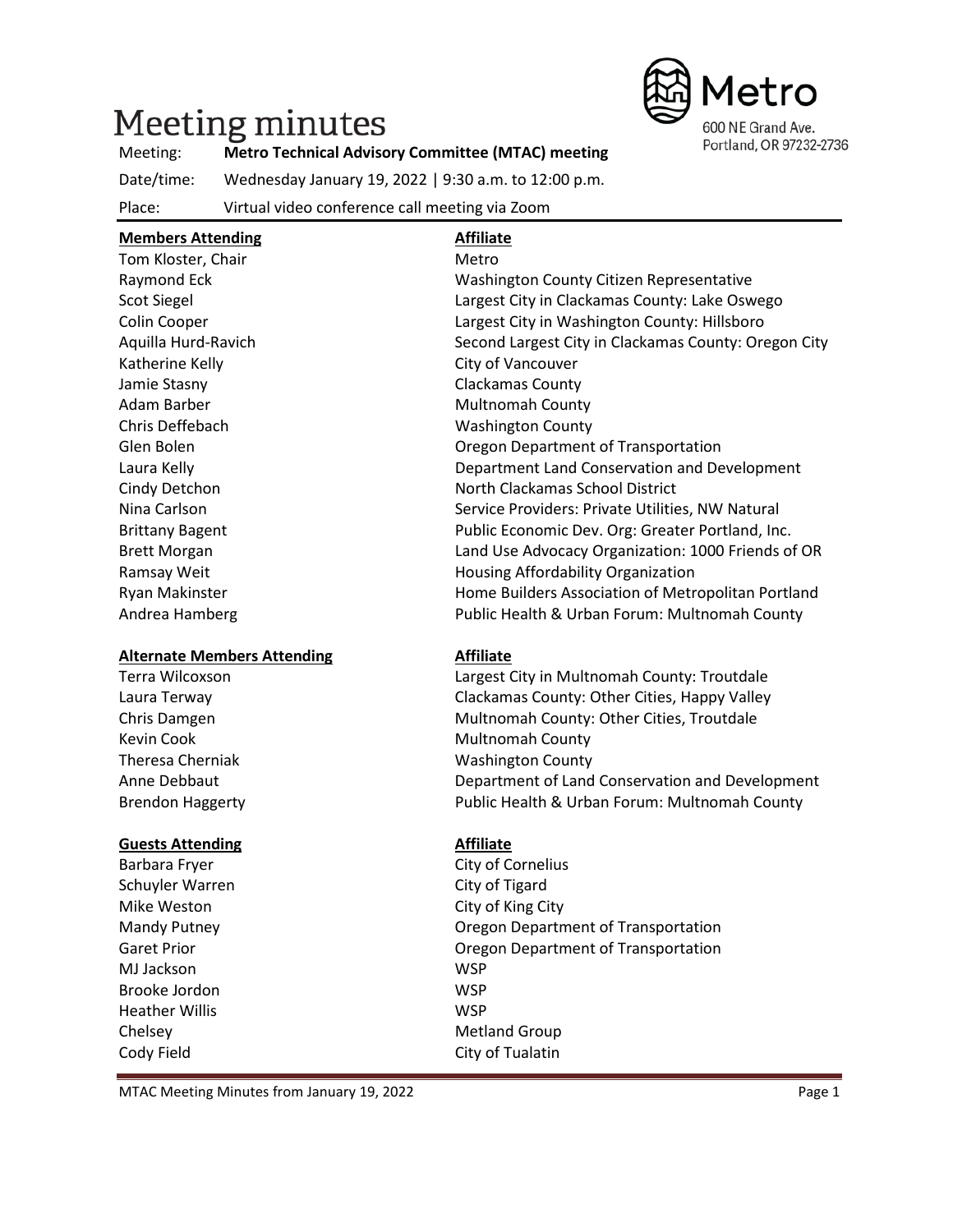Ted Laubbe UGI

Mike Mason **Mike Mason** Oregon Department of Transportation

#### **Metro Staff Attending**

Christine Rutan, Senior GIS Specialist Al Mowbray, Senior GIS Specialist Thaya Patton, Senior Researcher & Modeler Clint Chiavarini, Senior GIS Specialist Marne Duke, Senior Regional Planner Marie Miller, TPAC & MTAC Recorder

Kim Ellis, Principal Transportation Planner Tim O'Brien, Principal Transportation Planner Ted Reid, Principal Transportation Planner Matthew Hampton, Sr. Transportation Planner Joe Broach, Senior Researcher & Modeler John Mermin, Senior Transportation Planner

## **Call to Order, Quorum Declaration and Introductions**

Chair Tom Kloster called the meeting to order at 9:30 a.m. Introductions were made. A quorum was declared. Zoom logistics and meeting features were reviewed for online raised hands, finding attendees and participants, and chat area for messaging and sharing links.

#### **Comments from the Chair and Committee Members**

• **Committee member updates from Metro and Region** (all) Glen Bolen noted the current Safe Routes to School (SRTS) application funding with the link in chat:<https://www.oregonsaferoutes.org/find-funding/>ODOT has planners on contract in the region that can help identify projects and find funding resources, which is especially important now with travel changes on roads during school times.

It was announced the Oregon Transportation Commission was meeting the next day to discuss Infrastructure Investment and Jobs Act (IIJA) funding scenarios. They were scheduled to discuss funding categories similar to STIP allocations and ways funding can be leveraged, including climate planning. For interest in attending and providing testimony registration is required on the OTC website.

Ramsay Weit asked we could have an update on the I-5 expansion project and school funding issue related to this. It was suggested to contact Megan Channell, Rose Quarter Project Director to provide the update at a future committee meeting. Staff will follow up on this.

- **Fatal crashes update** (John Mermin) The December 2021 fatal crashes update was provided by John Mermin on behalf of Lake McTighe. As of the 12/28/21 ODOT fatal crash report and available police notices, 131 people have died in car crashes (an average of 11 people a month) in the three counties. Statewide, 581 people have died in traffic crashes (an average of 48 people a month). Chair Kloster added an updated Safety Report would be presented by Ms. McTighe soon addressing recommended action.
- **Update on Climate Friendly Equitable Rulemaking** (Kim Ellis) Ms. Ellis reviewed the upcoming summary of remaining activities in the Climate-Friendly and Equitable Communities Rulemaking, including activities of the Rulemaking Advisory Committee (RAC) and the Land Conservation and Development Commission (LCDC). New requirements have been added to the last draft rules which Metro is reviewing for how this applies to the region. Ted Reid shared the climate rulemaking packet link in chat:

[https://www.oregon.gov/lcd/LAR/Pages/CFEC.aspx?utm\\_medium=email&utm\\_source=govdeli](https://www.oregon.gov/lcd/LAR/Pages/CFEC.aspx?utm_medium=email&utm_source=govdelivery) [very](https://www.oregon.gov/lcd/LAR/Pages/CFEC.aspx?utm_medium=email&utm_source=govdelivery)

MTAC Meeting Minutes from January 19, 2022 **Page 2** 2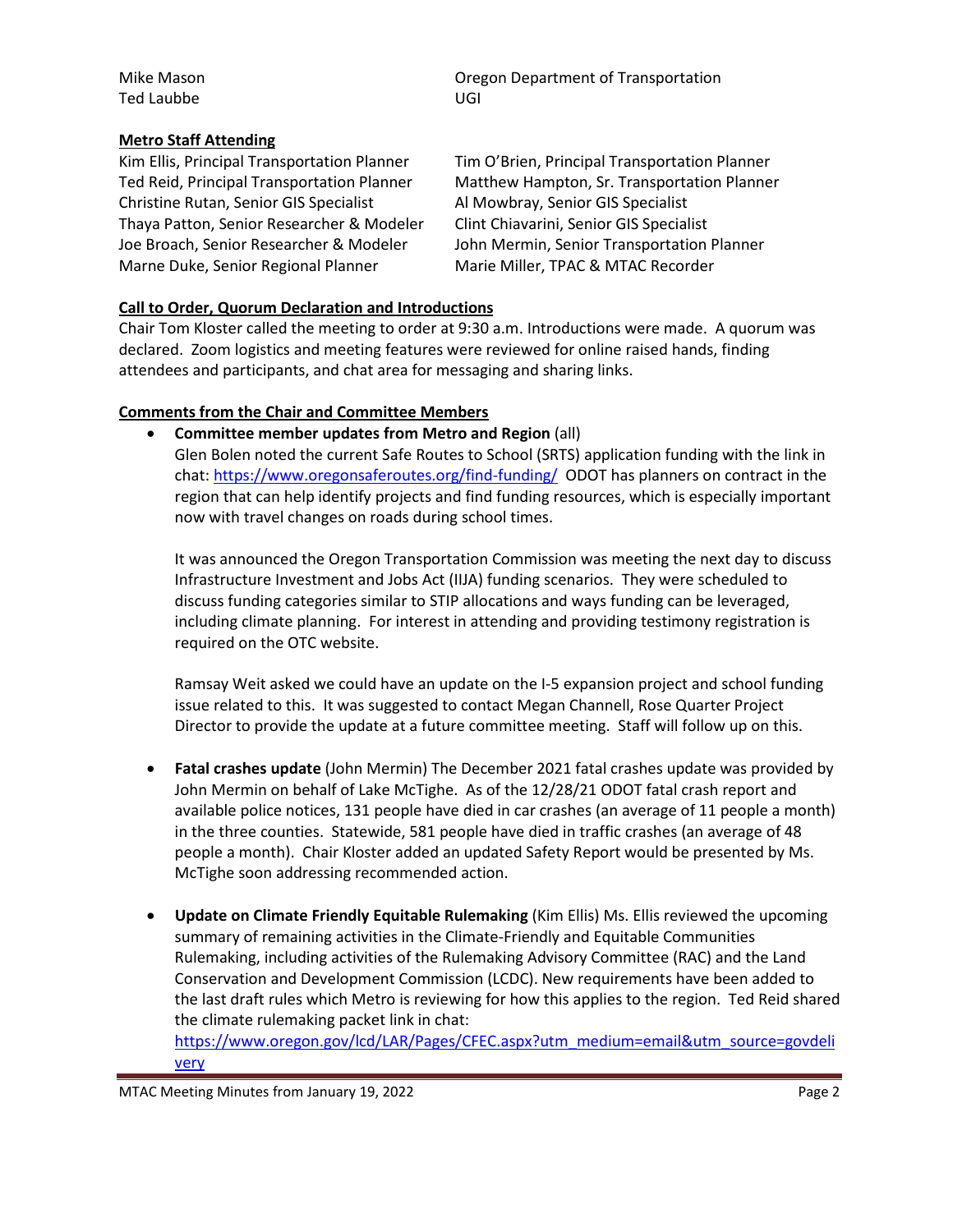Colin Cooper noted the region is still reviewing the draft rules and asked for clarification on the 'delegated authority' pertaining to the new requirements. Ms. Ellis noted one of the new provisions now provide Metro and local governments with a required work program, with the DLCD Commission approval deadline the end of this year, explaining how development work would be conducted in the region. A second provision be for at least one element of the work program activity to be completed by Dec. 31, 2023, which would be addressed at the same time as the RTP update adoption date. The development of the work program requires coordination between Metro and local governments, which is still unclear on details and specifics.

Scot Siegel noted that League of Oregon Cities offered to pool together and host briefings for elected officials on the CFEC rulemaking ahead of the DLCD hearings.

- **Oregon Transportation Plan online open house** (Glen Bolen, ODOT) It was announced that ODOT was holding an online open house with the development of the Oregon Transportation Plan currently underway. Adoption of the plan will be approved in roughly one year. The link to the open house was shared in chat: [https://odotopenhouse.org/oregon-transportation-plan](https://odotopenhouse.org/oregon-transportation-plan-update)[update](https://odotopenhouse.org/oregon-transportation-plan-update)
- **2022 MTAC overview of meetings/workshops** (Chair Kloster) The MTAC 2022 work program and list of committee meetings was noted in the meeting packet. Chair Kloster noted that if members would like to learn of other subjects or topics not currently listed on the work program they are welcome to contact himself or Marie Miller with these requests. Because of the amount of work for committee review and input this year, MTAC meetings may start at 9:30 rather than 10:00 a.m. Notice of any changes will be given ahead of scheduled meetings.

#### **Public Communications on Agenda Items** - none

## **Consideration of MTAC minutes November 17, 2021 meeting**

**MOTION: To approve minutes from November 17, 2021 meeting** Moved: Nina Carlson Seconded: Colin Cooper **ACTION: Motion passed with one abstention: Laura Kelly.**

## **2018 Regional Transportation Plan (RTP) Amendment 21-1467; I-205 Tolling Project (Preliminary**

**Engineering) – Discussion and Feedback to MPAC** (Kim Ellis, Metro/ Mandy Putney and Garet Prior, ODOT) Kim Ellis provided background information on the amendment. Because of committee meeting schedules, feedback will be asked at the MPAC meeting next week, with MTAC feedback and considerations provided by MTAC from todays' meeting. It was noted the latest draft of the amendment has been revised from input provided by jurisdictions and public comments, provided in the current meeting packet.

Comments from the committee:

• Aquilla Hurd-Ravich asked for clarification on MPAC not being asked to take formal action at the meeting next week. Ms. Ellis confirmed MPAC would be a discussion only. MPAC will be asked to consider action on the amendment at the MPAC February meeting.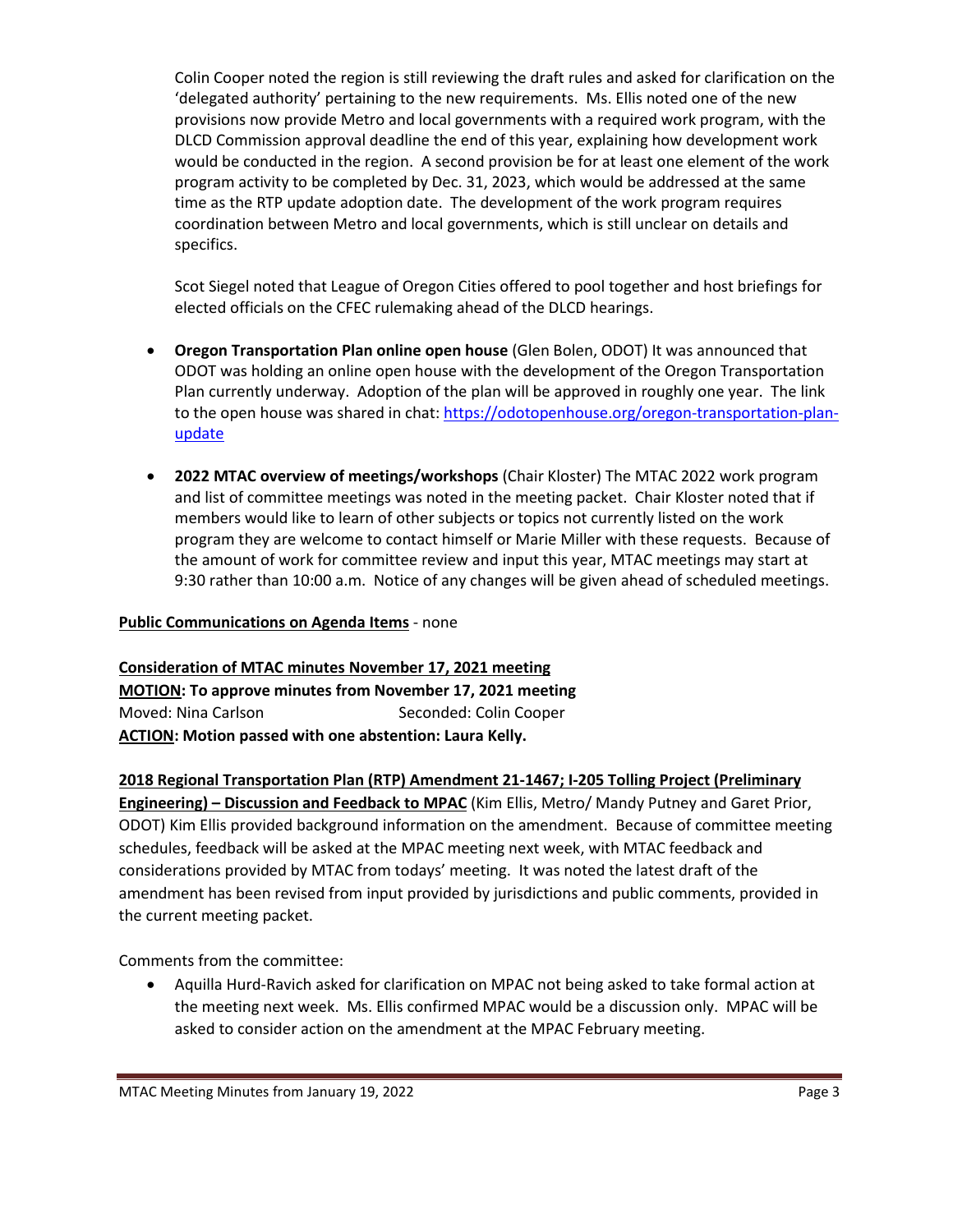• Chris Deffebach asked for clarification on providing MPAC land use input without recommendation. Chair Kloster noted that recommendations were preferred but not required. MTAC may provide MPAC their input with concerns and considerations on the amendment.

Mandy Putney noted that adjusted amendment language based on feedback by Clackamas and Multnomah County during the 45-day comment period have been added to provide clarity with the amendment. The request for one-month schedule adjustment on how to use discretionary funds as part of the infrastructure package was answered by the Oregon Transportation Commission decision, that program funds can move parallel with amendment program process and in the future projects would be able to use program funds if available. The request for funds for the NEPA analysis is funding allocated last March by OTC. MTIP programing must follow RTP amendment approval first. Following questions received at MPAC and county committees, a preview of some preliminary analysis has been included in todays' presentation.

Garet Prior began the presentation with public engagement opportunities for the project. It was noted what the amendment funded:

- Continue planning for tolling implementation in Oregon
- Conduct inclusive, equitable community engagement
- Further analysis on diversion and potential mitigation for impacts
- Develop potential multimodal strategies
- Develop low-income toll rate strategies
- Complete Environmental Assessment with partner agency and public input and engagement
- Develop the tolling gantries preliminary design for I-205
- Conduct traffic and revenue study to understand funding potential and schedule for construction of I-205 improvements

Questions had been raised on why the I-205 Tolling Project was advancing before the Regional Mobility Pricing Project. Reasons were given as construction of the I-205 Improvements Project begins this year and toll revenue is needed to complete the full project, Federal approval for the I-205 Toll Project is needed to keep the I-205 Improvements Project on schedule, and the I-205 Toll Environmental Assessment is already underway; RMPP requires additional analysis and planning before starting NEPA and additional time for the final US DOT decision.

Asked what happens if we delay the I-205 tolling project, answers were given as the inability to reduce congestion, or improve reliability and safety because I-205 Improvements Project will not be implemented, and I-205 Improvement costs increase, likely resulting in a higher toll. Information on various I-205 toll project environmental assessment elements were described.

Rationales for tolling and invest, as opposed to doing nothing were given:

- Diversion: majority of rerouting occurring during off peak commute hours
- Improved freight reliability saves \$3.9 million (discounted) annually
- Hours of congestion: reduced from over half the day to about two hours
- Over 50% decrease in PM northbound travel time and about 25% decrease in AM southbound travel time on I-205; about 40% decrease in average freight travel time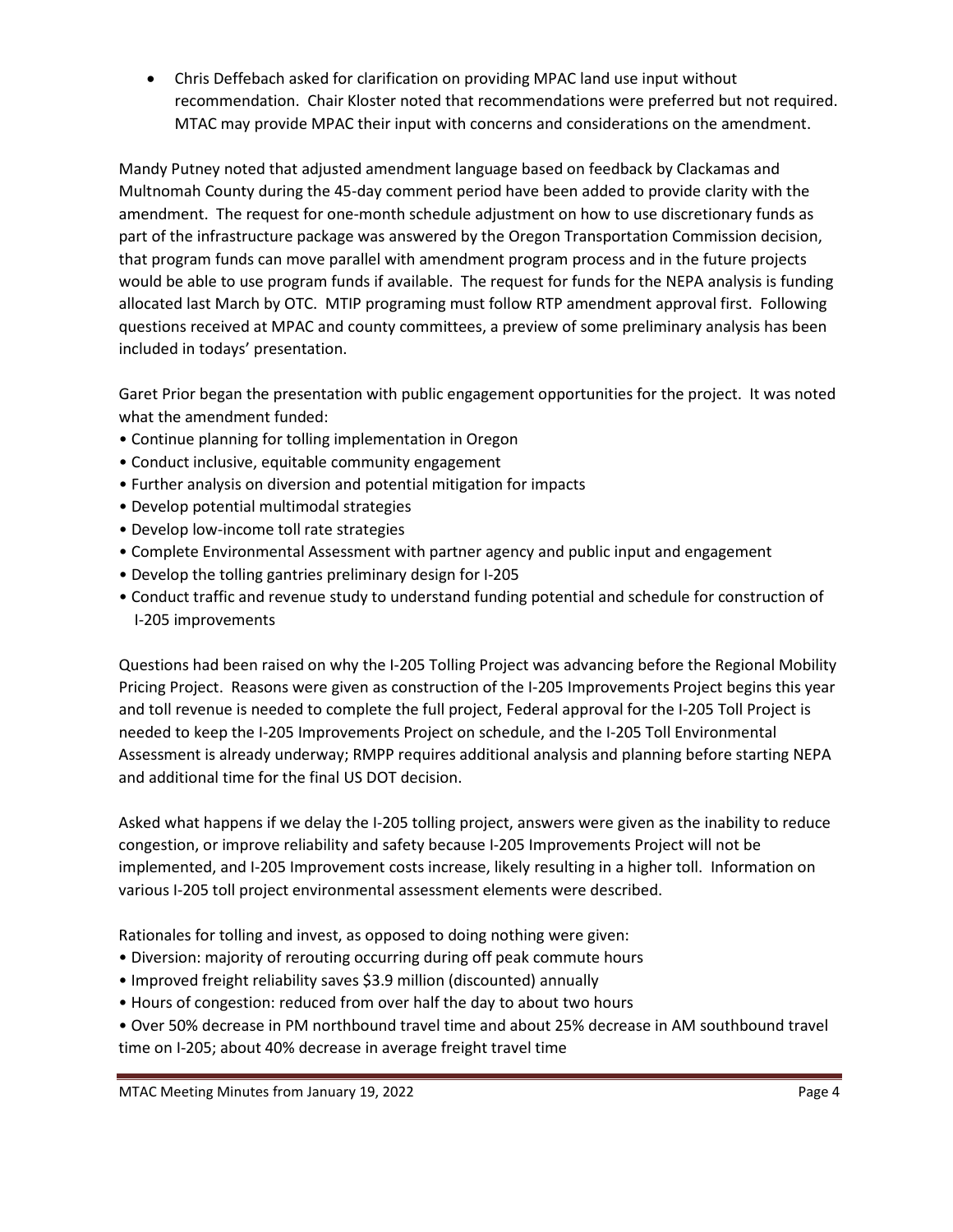RTP priority policy outcomes with tolling and invest, as opposed to doing nothing were given:

**Equity:** Increased accessibility to jobs, community places and medical facilities for Equity

Framework communities and impacts to low-income drivers mitigated via income-based toll policy and transportation options

**Safety**: Decreased crashes at 27 intersections, and fewer crashes on most corridors.

**Climate**: VMT decreases by 129,500 vehicle miles, decreased GHG emissions by 19,300 metric tons/year, and decreased energy consumption by 200,200 mmBtu/year.

**Congestion**: Decreased travel times for I-205 and some arterial corridors, travel time variability for I-205 reduced from 12 minutes to 4 minutes for NB PM peak, improving reliability of trip time by 133%, and annual freight cost savings of \$3.9 million (discounted) due to improved reliability.

Next steps were outlined.

- Coordinating with people who are most impacted, the Equity and Mobility Advisory Committee, and transit service and transportation option providers to identify mitigation measures to offset potential impacts
- Mitigation measures and the full analysis is published for public comments as a draft Environmental Assessment in June-July 2022
- Income based toll setting draft report available for review summer 2022

Comments from the committee:

• Jamie Stasny noted the difficulty with this issue and acknowledged ODOT's work with Clackamas County on answering questions and concerns. It was noted that in the current proposal regional alignment is challenging given only 2 opportunities for JPACT to add input in the process. Without formal agreement with local jurisdictions in the engagement process it makes it hard to move forward.

Given the precedent process with the PE phase and environmental assessment with timing of RTP amendment and the RMMP, more certainties from ODOT were requested around key policy decisions. It was noted many regional coordination work happening that are working toward consensus. While Clackamas County supports congestion pricing approach with funding decisions that are sustainable with future projects, this amendment however provides uncertainty on future tolling affects and impacts to be implemented. Asked to clarify on regional coordination, Ms. Stasny noted the engagement and input from Counties and Cities from Metro have been provided to OTC and other policy makers for their consideration.

• Scot Siegel noted that Lake Oswego and others in Clackamas County affected by the project had concerns about tolling, and separate from tolling the rebuilding of the Abernathy Bridge project. It was felt tolling on I-205 was premature, and a regional analysis should be done first. ODOT's preclusion to this amendment involves having modeling results showing diversion with drivers taking other roads that impact residents, neighborhoods and businesses. It was suggested the modeling should be known before the NEPA analysis with alternate routes, transit, capital investments and other elements. Looking at this issue in a systematic way and not just I-205 corridor was suggested.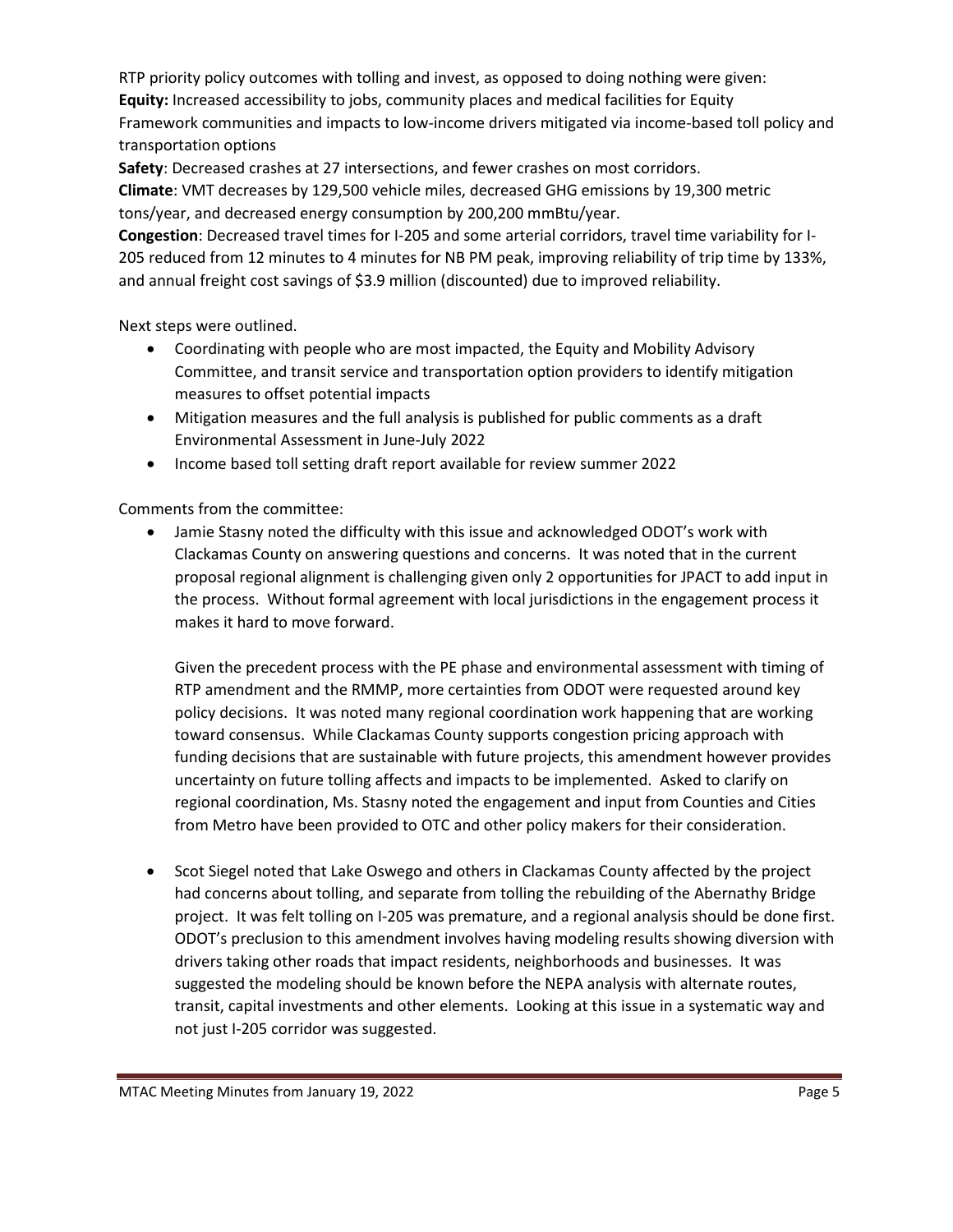It was noted of the strong public opposition to the project, given the lack of understanding. Mr. Siegel noted ODOT's mention of "lack of understanding is one of the largest threat to the project". The absence of alternative routes, and lack of infrastructure needed to shift trips to pedestrian and transit routes was noted. Diversion will affect those populations with the greatest need to transportation. Mr. Siegel added his City Council adopted a resolution the day before aligned with the C4 calling for completion of Regional Mobility Pricing Project for a decision on the I-205 and construction of the Abernathy Bridge with other funds.

Chair Kloster proposed recommendation concerns and policy considerations presented to MPAC from this discussion. Comments given were reviewed. It was encouraged to have members provide comments to JPACT as well.

• Mandy Putney appreciated the feedback. Noting that not all information was known yet, but ODOT was keeping track of the questions and have a process to find answers to provide them. It was noted of the budget issue with the project if not able to do the work on the project. Ms. Putney noted this project following usual planning that jurisdictions follow to transportation planning and environmental analysis, where program funding is planned accordingly.

It was noted that tolling/pricing is new to the region, and know it is the future and coming. Several agency and jurisdictional coordination work has been done. Communications, public relations and community engagements continue to inform the public on the project. It was noted that three more years are needed before the I-205 tolling starts; we have time to do the analysis and build off that to build the tolling policies before we get to the implementation.

All the policies to be developed by the state and OTC will be done as part of public participation. They will be transparent and clear on expectations, plans and timelines. The full amount of the project is \$700 million; that money does not exist in its' entirety at this point. ODOT will continue to pursue Federal grants and other funding options. A clear legislative and OTC direction to ODOT makes it imperative to move the project forward.

• Several comments were shared in chat:

From Mandy Putney: We are starting to share diversion information this month, starting with the C4 diversion subcommittee meeting today at noon. We'll have webinars, videos, online information over the next month's so folks can understand the data and start thinking about mitigation options for the intersections that will need it.

Detailed revenue analysis for the I-205 Toll project will occur after NEPA is complete. We need that analysis before determining how much revenue will be available, but we already know that funding the improvements on 205 is the priority. We will work to be clearer about next steps.

From Scot Siegel: Please put diversion and absence of information concern first.

• Jamie Stasny wanted to have two more policy considerations added to the list. One, Diversion; what is the definition and process for this, what part do local jurisdiction have in the process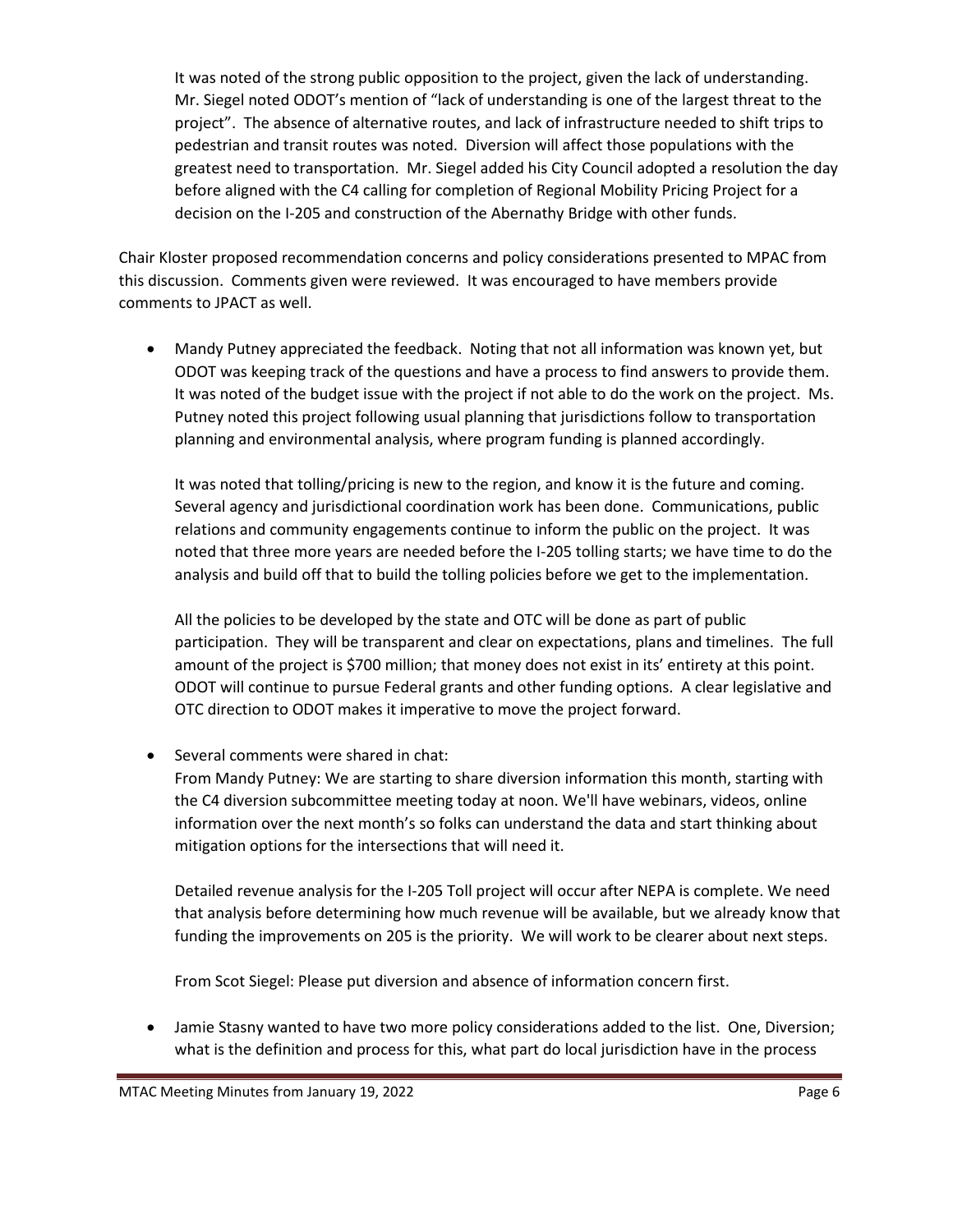and commitment with local decisions are identified, and having ongoing monitoring in the system as population changes, planning updates are made, revenue changes and funding decisions are made. Two, Transparency; with so many planning documents and updates, having transparency around the whole financial process is needed.

- Colin Cooper noted Hillsboro's partnership with ODOT and support of finding long-term mobility solutions, and with support of the I-205 Bridge widening project, with congestion management with revenues /tolling funding for the future. Hillsboro City Council directed staff to write a letter to OTC recommending finding ways to adjust budgets that keep the PE phase of the project moving forward, while looking for a more democratic approach to diversion issues.
- Aquilla Hurd-Ravich echoed Jamie Stasny comments. It was noted that in order for Oregon City elected to support tolling in all sections of I-205 they need to understand the need with the whole system, not just one section of the project. Understanding timing when we discuss diversion, when we get to comment on that, and what our decision making roles are is important. Funding that will help make improvements with these decisions is needed.
- Chris Deffebach appreciated the discussion and information provided. There is a need for more understanding on implications from delaying the project regarding funding planned. New funding coming to the region with the Infrastructure bill, with five years since HB 2017 was passed and several studies happening on multiple projects is a concern if prior funding commitments are diverted. It was noted that the RMPP project and NEPA analysis have different purposes that may differ on process and need for coordination. Looking beyond NEPA we are setting structure standards moving forward and need guidance and direction. Having information on how tolling authorities work is needed.
- Colin Cooper noted for ODOT and Metro modeling staff to map diversion beyond proximity data with future presentations and reports.

Chair Kloster reviewed input and comments shared from MTAC. With confirmations from members, it was proposed to have the following sent to MPAC by staff for their Jan. 26, 2022 meeting as additional slides presented by ODOT, which provided feedback from MTAC on the 2018 Regional Transportation Plan (RTP) Amendment 21-1467; I-205 Tolling Project (Preliminary Engineering) discussion. Further comments and feedback to MPAC, JPACT and ODOT can be sent to their staff/members directly.

## **Slide 1 - MTAC Recommendation**

• Metro staff has recommended approval for this amendment based on a review of consistency with RTP policy

• MTAC has reviewed the proposal and due to calendar constraints was not able to make a formal recommendation to MPAC

• In lieu of a formal recommendation, MTAC has identified six policy concerns for MPAC to consider

## **Slide 2 - MTAC Policy Considerations**

- Future opportunity for local input and ability to influence the project
- Importance of "getting this right" as the region's first effort to implement congestion pricing
- Understanding the broader significance of tolling as a new revenue source in the region
- Risk of the larger RMPP project not moving forward to complement this project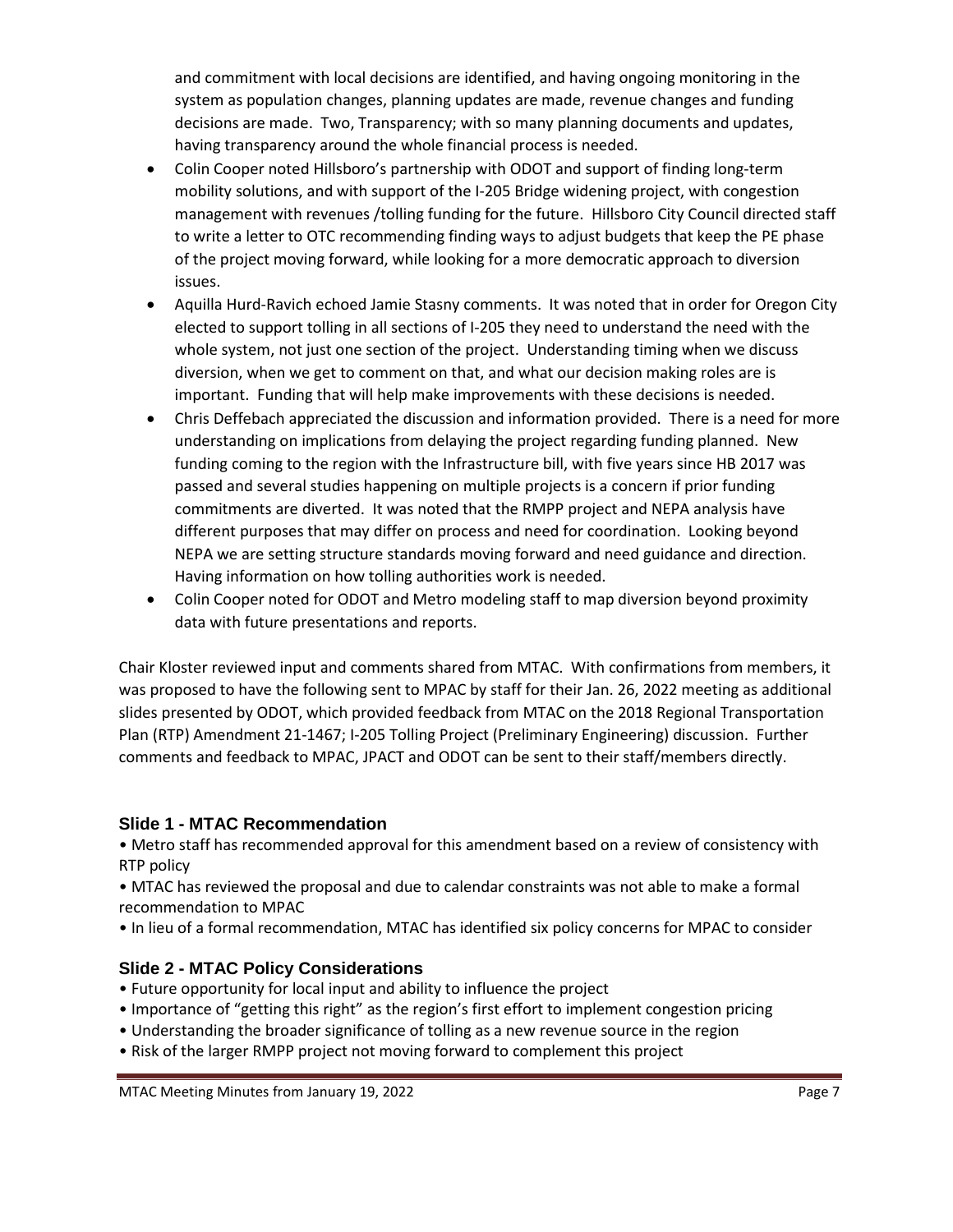- Data on the performance and implications of the project is just beginning to be available
- More clarity will be needed on how diversion to local streets will be addressed

## *Note: Order of agenda changed from agenda posted.*

**Title 11 Concept or Comprehensive Planning project update – Introduction** (Tim O'Brien, Metro) Tim O'Brien provided an overview of the concept and/or comprehensive planning in urban areas that cities are required to have either before adding to the urban growth boundary area, or once added to the UGB, depending on the specific plan. Following this third presentation in a series to MTAC, King City is presenting their comprehensive plan with the King City Kingston Terrace project.

**King City Kingston Terrace Comprehensive Planning** (Michael Weston, City of King City) Mr. Weston began the presentation with an overview of the project and timeline of the master plan. From many outreach and community engagement presentations, visions and goals were identified.

The Kingston Terrace Master Plan Vision includes:

- A vibrant, walkable, and complete community where every day needs are easily accessible
- Housing choice and affordability for all current and future residents
- Safe, efficient, convenient, and reliable transportation choices to enhance connectivity and minimize automobile dependency
- Protection of environmentally sensitive lands and retention of healthy ecosystems
- The efficient and equitable provision of infrastructure and associated costs

Natural System goals include:

- Connect the KTMP area physically and figuratively to the Tualatin River and Wildlife Refuge, creating accessibility for all residents.
- Maintain and integrate wildlife migration corridors and make accommodations for sensitive species in the KTMP area.
- Work with partner organizations to conserve and restore watershed health.
- Create parks, green spaces, and recreation choices in each neighborhood, with a connected trail system.
- Mitigate impacts or restrict development on environmentally sensitive areas, including wetlands and creeks.

Land Use goals include:

- Create a mixed-use area with neighborhood-serving commercial.
- Provide a mix of housing for a wide range of household types, incomes, and needs, prioritizing affordability.
- Incorporate civic amenities, parks, and natural areas within the KTMP area.
- Draw on agricultural tradition to encourage new programs, community activities, and events.
- Focus on communities of concern, especially the senior community.
- Concentrate growth near existing commercial nodes and protect environmentally sensitive areas.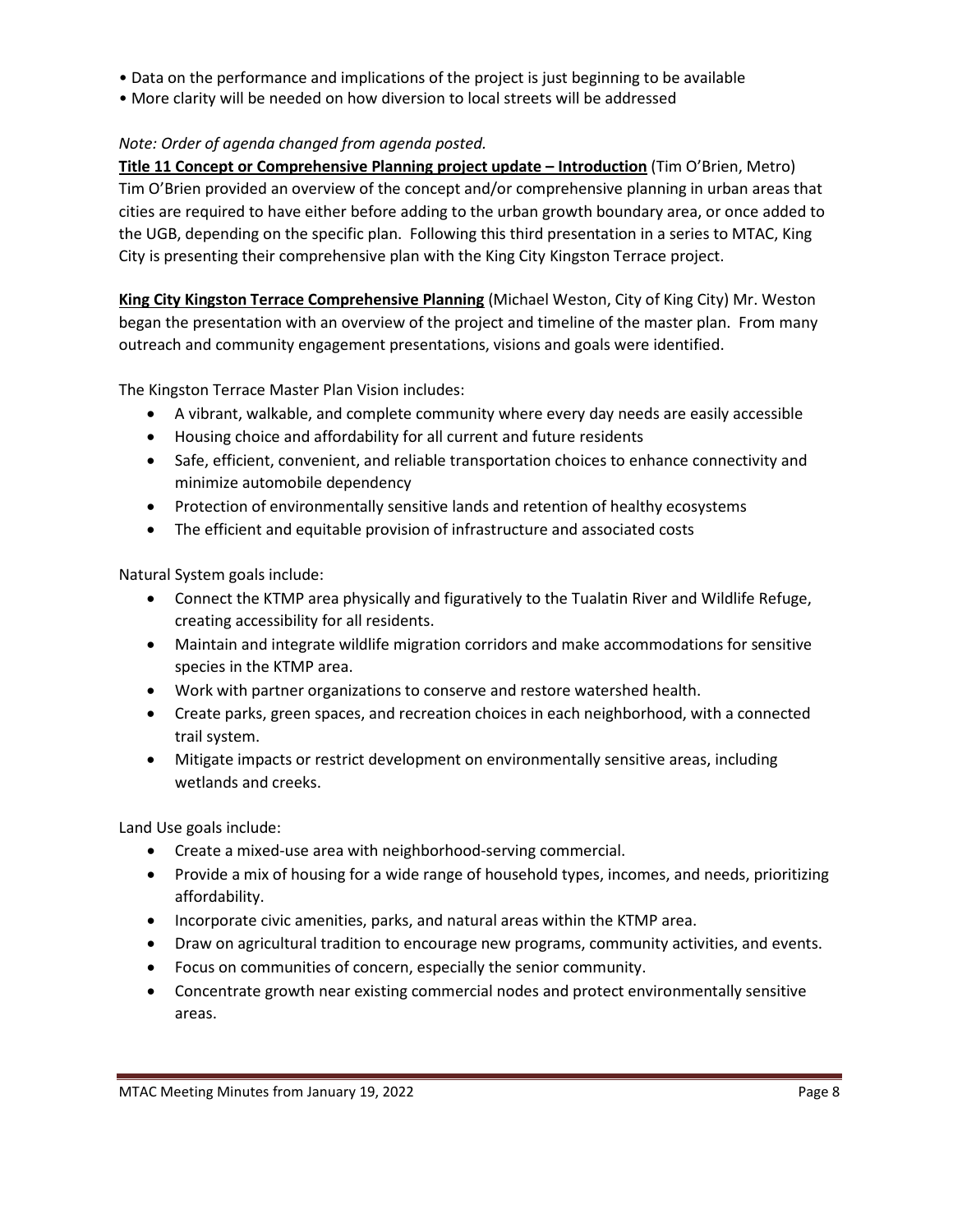Mobility goals include:

- Prioritize a connected, safe, and accessible active transportation network throughout the KTMP area.
- Connect the transportation network to existing King City neighborhoods and surrounding jurisdictions.
- Create an east-west connector for local traffic.
- Support an innovative and adaptable transportation network for the future.

Public Utilities and Service goals include:

- New transportation and utilities infrastructure should be smart, green, and coordinated both locally and regionally.
- Plan for two phases of infrastructure development with more immediate development in the west and more incremental development in the eastern portion of the KTMP area.
- Integrate stormwater management and use best practices for stormwater management and mitigation.
- Reduce runoff and heal erosion.
- Allocate infrastructure costs equitably.

Preliminary design concepts were shown with main street/town center intersection and parks and open spaces. The study purpose would identify and evaluate the future street network for the KTMP area, conduct a more detailed assessment of a range of alignment alternatives for east/west multimodal connectivity, identify the preferred course of action which may include more than one alignment alternative to provide options for both vehicular and active transportation users, with options that may be combined or mutually exclusive.

The map shown identified 180 acres along the Tualatin River that could provide parks and access to nature areas. Currently planning is being completed on the Transportation Network Alternatives plan with the Master Plan adoption process expected to be completed this summer of 2022.

**2023 Regional Transportation Plan (RTP) Update Vision and Priority Outcomes - Discussion** Kim Ellis, Metro) Kim Ellis provided an update on the scoping process and sought feedback on the 2018 RTP vision and priority outcomes. From September 2021 to early 2022 the project team is developing the work plan and engagement plan that will guide the update for consideration by the Joint Policy Advisory Committee on Transportation (JPACT) and the Metro Council. The work plan and engagement plan will be shaped by technical work and input from regional and local decision makers, business and community leaders, and members of the public as part of the scoping phase that began in October 2021.

Early research and engagement activities have focused on identifying transportation trends and challenges affecting the quality of life in the region, priorities for the update to address, and ways to engage local, regional and state public officials and staff, community and business leaders and members of the public in shaping the updated plan. Scoping engagement activities will continue in early 2022 to seek feedback on the vision and priorities for the future transportation system, topics to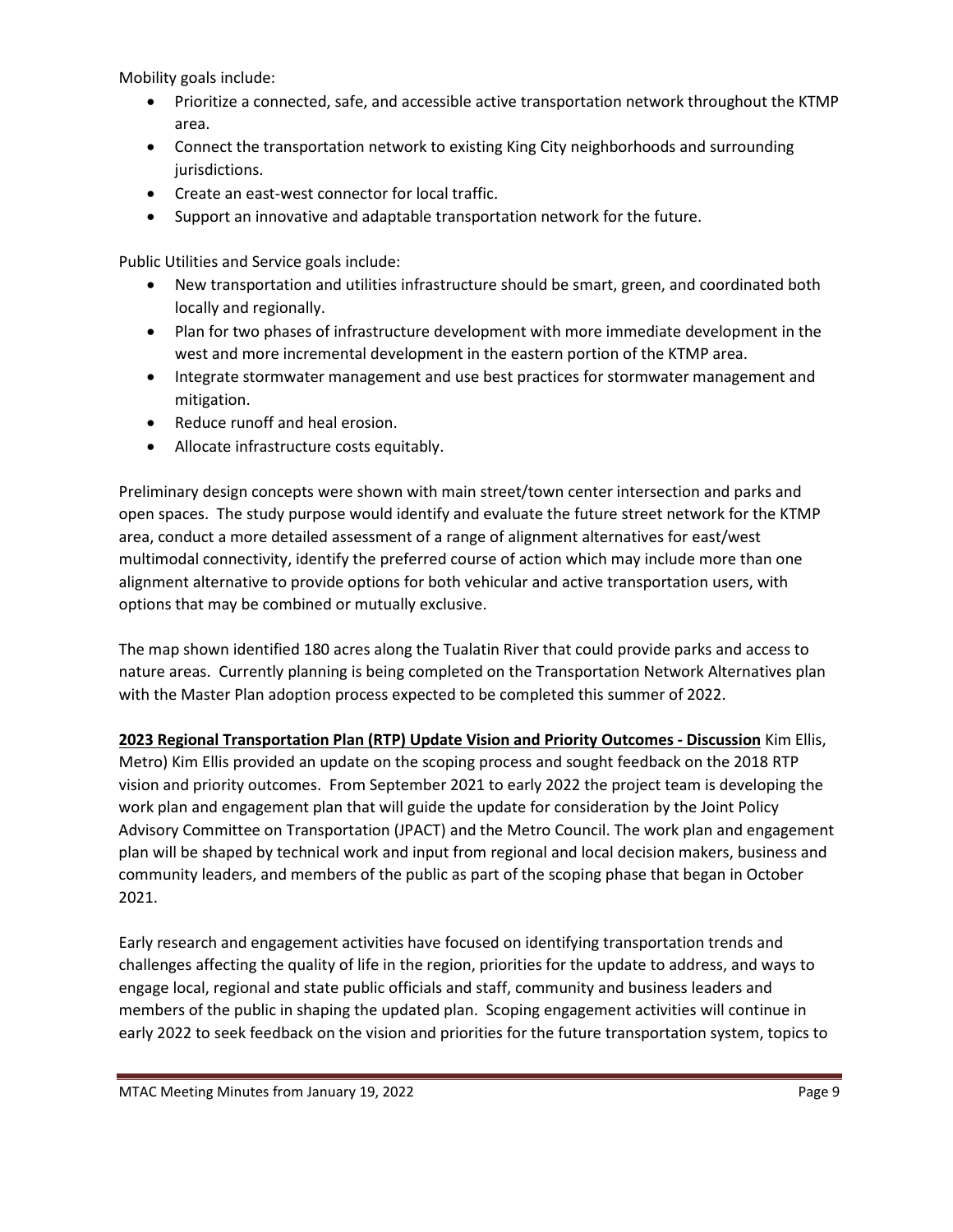be the focus of the technical work and policy discussions and ideas for how best to engage public officials, community and business leaders and the public in shaping the updated plan.

A schedule of the scoping engagement activities and Metro Council and regional advisory committee discussions was outlined. More information will be presented in February at the MTAC/TPAC workshop, and MTAC will be asked to make recommendation to MPAC on the work plan and engagement plan in March.

Comments from the committee:

- Andrea Hamberg expressed interest in safety goals, noting of the increase in traffic fatalities in Multnomah County the past two years. Interest in support of active transportation policies and strategies to reach greenhouse reduction goals with carbon emission reductions was noted. It was hoped this new RTP cycle would provide additional project level support with priority selections with the goals identified.
- Glen Bolen noted with upcoming meetings online they are a 2-way street with conversations, and looked forward to more interactions from tools such as polling and new/emerging online tools with the meetings.

## **Adjournment**

There being no further business, meeting was adjourned by Chair Kloster at 11:54 a.m. Respectfully submitted,

filler

Marie Miller, MTAC Recorder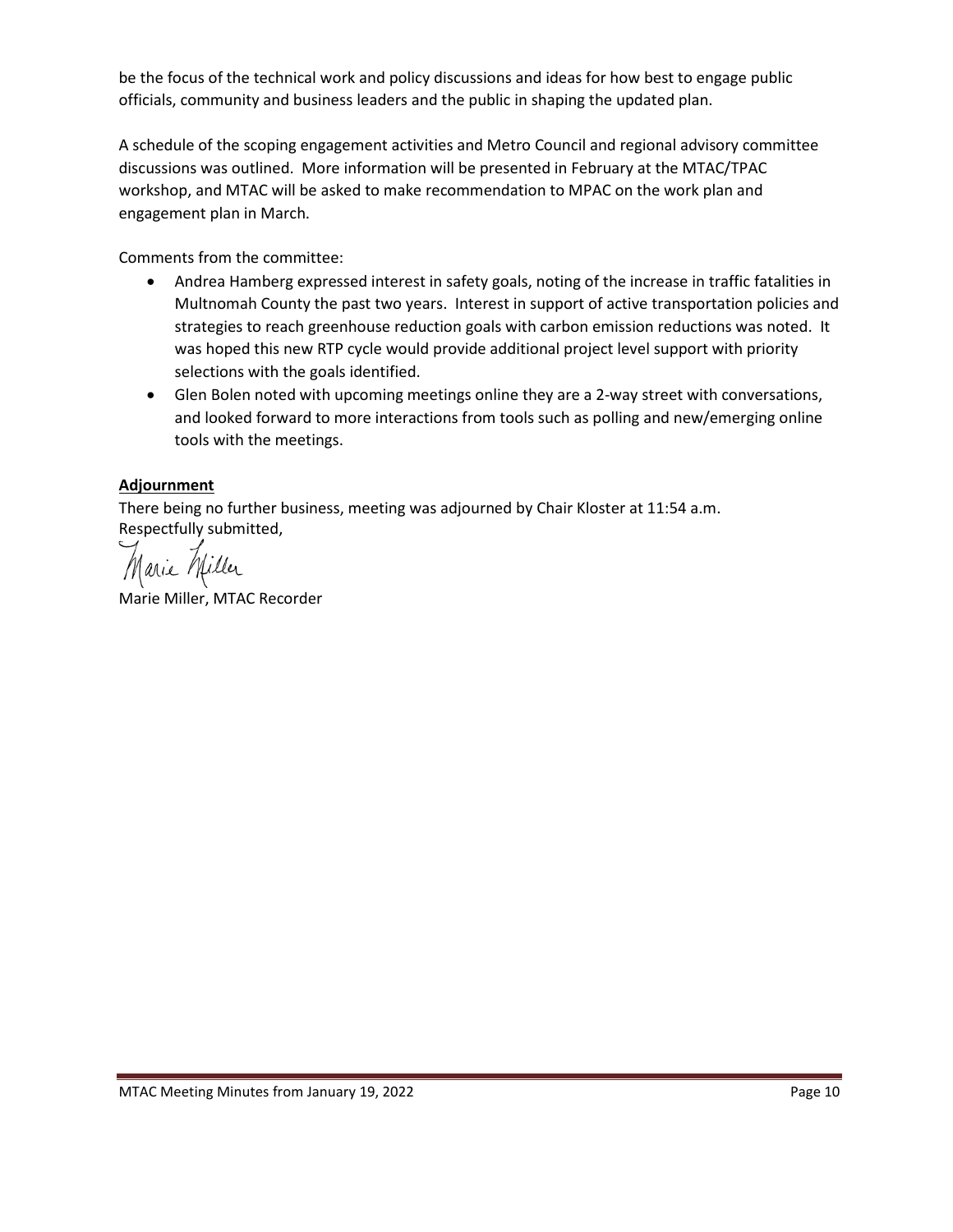# Attachments to the Public Record, MTAC meeting January 19, 2022

| Item           | <b>DOCUMENT TYPE</b>                 | <b>DOCUMENT</b><br><b>DATE</b> | <b>DOCUMENT DESCRIPTION</b>                                                                                                                                                                                                                                                          | <b>DOCUMENT NO.</b> |
|----------------|--------------------------------------|--------------------------------|--------------------------------------------------------------------------------------------------------------------------------------------------------------------------------------------------------------------------------------------------------------------------------------|---------------------|
| 1              | Agenda                               | 1/19/2022                      | 1/19/2022 MTAC Meeting Agenda                                                                                                                                                                                                                                                        | 011922M-01          |
| 2              | Memo                                 | 12/7/2021                      | TO: MTAC members and interested parties<br>From: Marie Miller, staff<br>RE: 2022 Metro Technical Advisory Committee (MTAC)<br><b>Meeting Schedule</b>                                                                                                                                | 011922M-02          |
| 3              | <b>MTAC Work</b><br>Program          | 1/12/2022                      | MTAC Work Program                                                                                                                                                                                                                                                                    | 011922M-03          |
| 4              | Memo                                 | 01/06/2022                     | TO: MTAC members and interested parties<br>From: Lake McTighe, Regional Planner<br>RE: December 2021 fatal crash update                                                                                                                                                              | 011922M-04          |
| 5              | Slide                                | 01/19/2022                     | Dec 2021 fatal crash report<br>Clackamas, Multnomah and Washington Counties*                                                                                                                                                                                                         | 011922M-05          |
| 6              | Handout                              | 01/11/2022                     | Climate-Friendly and Equitable Communities Rulemaking<br>Advisory Committee MEETING 11                                                                                                                                                                                               | 011922M-06          |
| $\overline{7}$ | <b>Meeting Minutes</b>               | 11/17/2021                     | Meeting minutes from MTAC Nov. 17, 2021                                                                                                                                                                                                                                              | 011922M-07          |
| 8              | Ordinance 21-1467                    | N/A                            | Ordinance 21-1467 FOR THE PURPOSE OF AMENDING THE<br>2018 REGIONAL TRANSPORTATION PLAN TO INCLUDE THE<br>PRELIMINARY ENGINEERING PHASE OF THE I-205 TOLL<br>PROJECT, AND TO CLARIFY THE FINANCIAL CONNECTION<br>OF THE I-205 TOLL PROJECT TO THE I-205 IMPROVEMENT<br><b>PROJECT</b> | 011922M-08          |
| 9              | Exhibit A to<br>Ordinance 21-1467    | N/A                            | Exhibit A to Ordinance No. 21-1467 2018 REGIONAL<br>TRANSPORTATION PLAN (RTP) AMENDMENT                                                                                                                                                                                              | 011922M-09          |
| 10             | Exhibit B to<br>Ordinance 21-1467    | N/A                            | Exhibit B to Ordinance No. 21-1467<br>Summary of Comments Received and Recommended<br>Actions                                                                                                                                                                                        | 011922M-10          |
| 11             | Staff Report to<br>Ordinance 21-1467 | N/A                            | Staff Report to Ordinance 21-1467                                                                                                                                                                                                                                                    | 011922M-11          |
| 12             | Attachment 1                         | 1/4/2022                       | Coordinated Timeline for Proposed I-205 Toll Project<br>Amendments                                                                                                                                                                                                                   | 011922M-12          |
| 13             | Attachment 2                         | Sept. 22,<br>2021              | Attachment 2 to Staff Report to Ordinance No. 21-1467,<br><b>Supporting Information</b>                                                                                                                                                                                              | 011922M-13          |
| 14             | Attachment 3                         | 11/23/2021                     | Attachment 3 to Ordinance No. 21-1467, Public Comment<br>Report                                                                                                                                                                                                                      | 011922M-14          |
| 15             | Memo                                 | 1/12/2022                      | TO: MTAC members and interested parties<br>From: Kim Ellis, Principal Transportation Planner<br>RE: 2023 Regional Transportation Plan (RTP) - Vision and<br><b>Priority Outcomes</b>                                                                                                 | 011922M-15          |

MTAC Meeting Minutes from January 19, 2022 **Page 11** Page 11